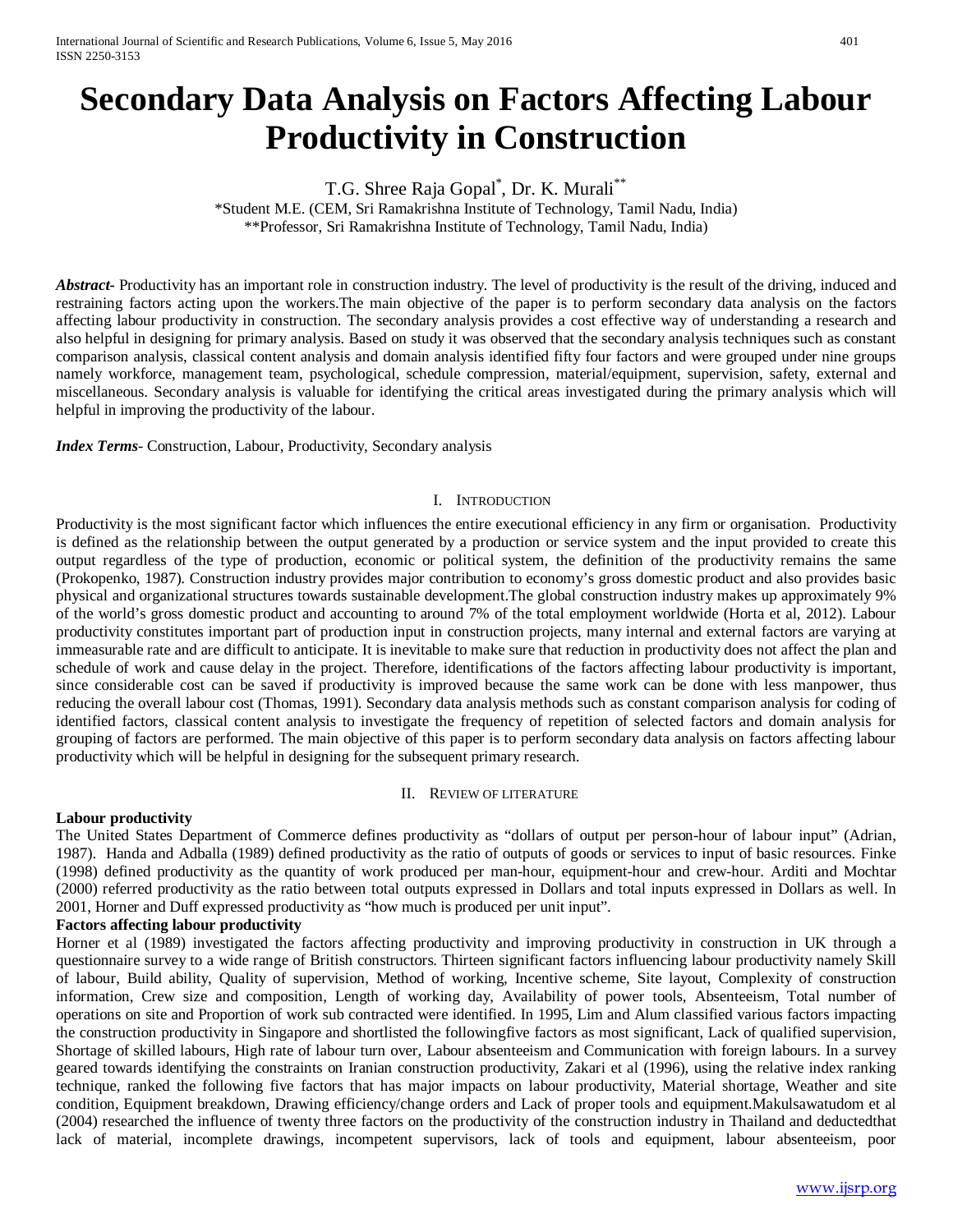communication, instruction time, poor site layout, inspection delay and rework, are the most critical.Alinaitwe et al (2007) studied the impacts on the productivity of craftsman in Uganda and concluded that, Incompetent supervisors, Lack of skill, Rework, Lack of tools/equipment and Poor construction method, are among the most influential.

#### **Constant comparison method**

Strauss (1987) with Corbin (1998) developed a coding paradigm which was a structured theoretical process to follow when working with data during the axial coding step of their constant comparison method. Glaser's and Strauss' (1967) term, "Theoretical sensitivity", original meant a deep well of theories or theoretical knowledge that a sociologist gains over time. Glaser (1978) attempted to explain through the use of theoretical codes how to engage theoretical sensitivity. Kella (2005) suggested that novice attempts during open coding when using when using a constant comparison analysis technique to allow categories to emerge from data resulted in confusion and an overabundance of categories.

#### **Classical content method**

In the United States, content analysis was first used as an analytic technique at the beginning of  $20<sup>th</sup>$  century (Barcus, 1959). Initially researchers used content analysis as either a qualitative or quantitative method in their studies (Berelson, 1952). More recently, the potential of content analysis as a method of qualitative analysis of health researchers has been recognized, leading to increased application and popularity (Nandy and sarvela, 1997). Qualitative content analysis is one of the numerous research methods used to analyse text data. Text data might be in verbal, print or electronic form and might have been obtained from narrative responses, openended survey questions, interviews, focus groups, observations or print media such as articles, books or manuals (Kondracki and wellman, 2002)

#### **Domain analysis method**

Hjorland (1997) was among the first to introduce the concept of domain analysis as the basis for designing and improvements of a system, and for him the main objective of domain analysis is the development of collective information and knowledge structures. The thesaurus is a tool that supports the individual user to get understanding of the structure of the knowledge domain. Thus a domain analysis should cover both the characteristics of the domain and characteristics of the individuals acting in the domain community. Allen (1997) calls it a person-in-situation approach, and in our view a domain analysis should be carried out in that perspective. In 2001, Clements and Northrop studied about domain analysis not carried out properly which ends up in defining either too broad or too restrictive line scope, the major benefits like rescue, cost reduction and improved quality cannot be realised.

#### III. METHODOLOGY

A detailed review of the literature revealed a number of factors affecting labour productivity in construction.As the initial analysis technique,the constant comparison method is adopted for comparing various factors portrayed in past studies. One way in which data can be constantly compared throughout a study is by means of coding. A literature is with highest number of factors affecting labour productivity chosen as base literature and codes are generated. Furtherprocess is performed by comparingnewly collected factors with the factors in base literature that was collected in one or more earlier studies. While working through the factors, the number of codes will increase as more factors are identified. If a factor is identified from the data that does not fit the codes that you have already identified, then a new code is created to involve that factor within the analysis. This is a continuous on going procedure, as a result of any new data emerges from the study.

Classical content analysis is a technique for contextualized interpretations of data having an ultimate goal of producing valid and trustworthy inferences. After providing the codes, factors have to be scrutinized for further study. This method enables the researcher to include large amounts of textual information and systematically identify the frequencies of most used keywords.

Domain analysis is the process of analysing related factors available in a domain to find their common and variable parts. Domain analysis produces domain models using methodologies such as domain specific languages, feature tables, facet tables, facet templates, and generic architectures, which describe all of the systems in a domain.

#### IV. RESULTS AND DISCUSSIONS

Secondary data analysis focuses on determining the nature of the impact of factors causing poor productivity upon construction industry. Currently due to their importance, researchers are focussing on improving the productivity. From the review it is observed that there are many factors are affecting labour productivity in construction and synthesis of various factors has to be performed. Constant comparison analysis adopted to compare the number of factors using the coding techniques and a total of 128 factors affecting labour productivity were explored.

AdanEnshassi et al (2007) classified 45 factors impacting the construction productivity in Gaza strip, selected as base literature and reference codes were generated.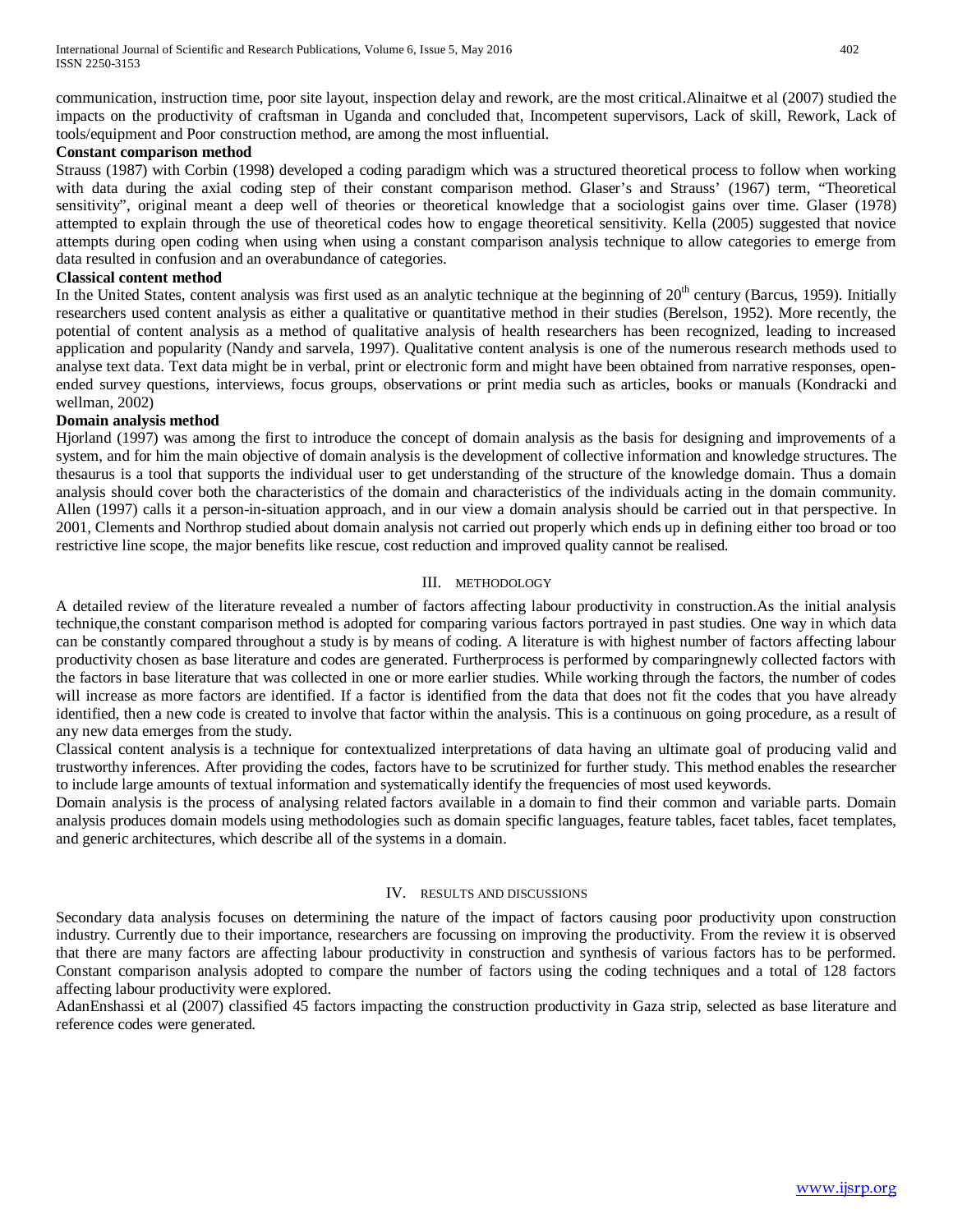| <b>Author and Year</b>                         | No of factors<br>in the study | No of new codes | No of reference codes |
|------------------------------------------------|-------------------------------|-----------------|-----------------------|
| Abdulaziz M. Jarkas et al (2011)               | 45                            | 23              | 22                    |
| MistrySoham and Bhatt Rajiv (2013)             | 27                            |                 | 26                    |
| Brent G. Hicksona and Leighton A. Ellis (2014) | 42                            |                 | 40                    |
| AynurKazaz (2008)                              | 23                            | 23              | 14                    |
| Soekiman et al (2011)                          | 16                            |                 | 8                     |
| Anu V. Thomas and Sudhakumar J (2014)          | 43                            | $\mathcal{R}$   | 30                    |
| Attar et al (2012)                             | 27                            |                 | 23                    |
| Robles (2014)                                  | 35                            |                 | 26                    |
| Vaishant Gupta and Kansal (2014)               | 10                            |                 | 10                    |

**Table 1.Comparison of factors affecting labour productivity using constant comparison analysis**

Secondary analysis of the original data is currently being used primarily in the field of construction in which there are large amount of data and cost of data collection is particularly high. The factors arrived from the constant comparison method will undergo further analysis for the purpose of clearly understanding upon the topic by reduction of factors.Based on the frequency of repetition,about 54 factors were arrived by classical content analysis.

Domain analysis is the process of analysing related factors available in a domain to find their common and variable parts. The fifty four factors were selected based on the relative importance of grouping of factors category, which will be very useful to identify the critical factors affecting labour productivity. The grouping of factors affecting labour productivity clearly states that when more number of factors is considered in the study, importance of many significant factors will be ranked below. Grouping makes it easier for identifying the similarities and differences between them.

Many management related concepts are discussed in Thirukural, which are utilized to add value to better knowledge and understanding underlying this topic.The following 9 groups are considered in the study

Workforce group, labour plays an important role to achieve good productivity. Labour related attributes negatively affect labour productivity because speed, agility, quality, strength and efficiency declines over time and reduce productivity (Heizer and Render, 1990). As said in couplet 471 of Thirukural, before implementation of any project one should study the various workforce factors and go through SWOT analysis of the project to know their own human resource strength, strength of the opponent and strength of the assistants who are going to work with them.

## *"The force the strife demands, the force he owns, the force of foes,*

## *The force of friends; these should he weigh ere to the war he goes"*

The factors under workforce group, lack of skill and experience of workers, lack of empowerment, high workforce absenteeism, low labour morale, increase of labour age, poor health of workers and poor relation among the workers.

Management team, skills and attitudes of manager have an essential support on productivity.It is only through sound management that optimum utilization of human and technical resources can be achieved.According to couplet 111 of Thirukural, thiruvalluvarwisely advises to king and ministers to asseverate equity for the benefit of the state. Now we can perceive this is one of the most important traits for administrative, project managers, policy makers, researchers and human resource managers. This kural also said that as a man should rehearse this mantra as a code of conduct in every panorama of his life.

#### *"If justice, failing not, its quality maintain,*

#### *Giving to each his due, -'tis man's one highest gain"*

The factors under management group, bad leadership skill, poor site management, inadequate construction method, lack of labour surveillance, poor relation between labour and superintend, lack of periodic meeting with labours.

Psychological factors, refers to intellectual characteristics that affect the attitude, behaviour and function of mind. Factors such as payment delays, low amount of pay and a lack of training sessions can be grouped under this topic (DeCenzo and Holoviak, 1990). According to couplet 470 of Thirukural, compliance to policies is a mutual mandate between the employee and the employer. Therefore it is very important to study the framework which affects the important factors such as educational, social, cultural and ideological movements as well as major swings in the political pendulum.

## *"Plan and perform no work that others may despise;*

#### *What misbeseems a king the world will not approve as wise"*

The factors beneath psychological group, late payment, little or no welfare, low amount of pay, little or no financial rewards, lack of labour recognition programs, poor condition for campaign and lack of place for eating and relaxation.

Schedule compression, reduction of the overall time frame of the project are often the way to compensate interruptions and to complete the assigned task on schedule.Schedule compression, when linked with overtime, often results in major productivity losses due to shortages of material tools or equipment to support the extra labourers, resulting in difficult for planning and coordinating the task, and unavailability of experienced labours (National Electrical Contractors Association, 1983).According to couplet 391 of thirukural, let a man learn thoroughly whatever he may learn, and let his conduct be worthy of his learning.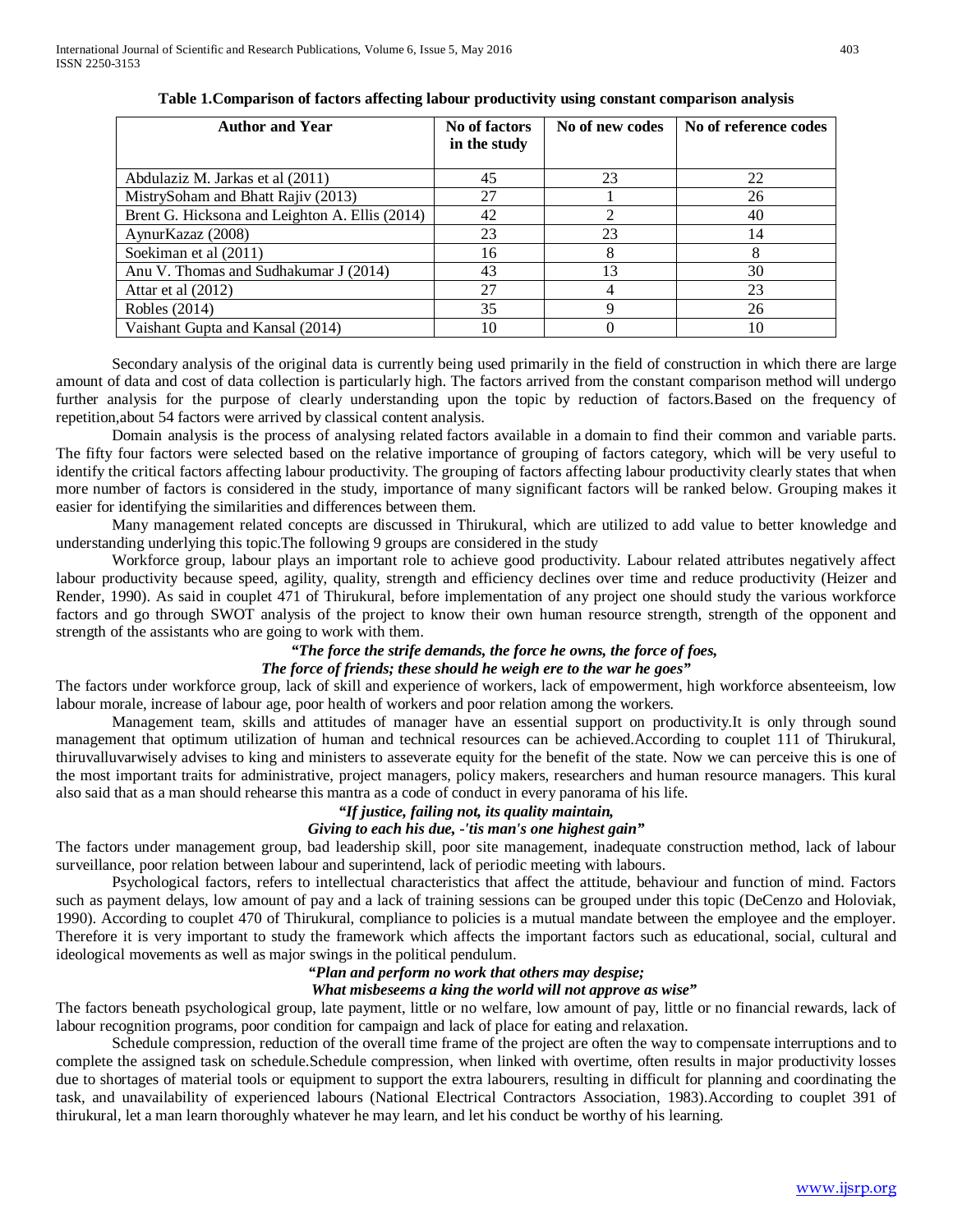## *Then in obedience meet to lessons learnt remain"*

Factors under schedule compression are working 7 days per week without taking a holiday, poor work planning, frequency of work overtime, shift work and overcrowding.

Material/Equipment group, productivity can be affected if required materials, tools and equipment for the specified work are not available at the correct location and time. The size of the job site and other material/equipment related factors results in productivity loss (Sanders and Thomas, 1991). According to couplet 483 of thirukural, is there anything difficult for him to do, who acts, with instruments at the right time.

#### *"Can any work be hard in very fact, If men use fitting means in timely act"*

Material shortage, low quality of raw materials, unsuitable material storage location, lost time to find materials because of poor arrangement, equipment/tools shortage and poor condition of equipment/tools are the factors under this group.

Supervision group, drawings or specifications are with errors and unclear, productivity is expected to decrease due to lack of supervision as labours in the field are uncertain about what needs to be done.As a result, task may be delayed or have to be completely stopped and postpone it until clear instruction. There is a 30% loss of productivity when work changes are being performed (Thomas et al., 1999). According to couplet 651 of thirukural, the efficacy of support will yield wealth; the efficacy of action will yield all that is desired.

#### *"The good external help confers is worldly gain; By action good men every needed gift obtain"*

The factors under supervision group, poor or no supervision method, incompetent supervisors, change order, incomplete/revise drawing, inspection delay, rework and supervision absenteeism.

Safety group, a prime concern in construction industry is safety, since accidents have high impacts on labour productivity. Various types of accident occur at the site, such as an accident causing injuries and even death at more severe cases, resulting in a total work stoppage or even delay for a number of days. According to couplet 491 of thirukural, let not despise, nor undertake any thing, until he has obtained place for besieging him.

#### *"Begin no work of war, despise no foe,*

#### *Till place where you can wholly circumvent you know"*

Ignore safety precautions, accidents, not having safety engineer at site, inadequate lighting, unsafe working conditions, noise, and lack of labour safety are the factors grouped under this group.

External group, influence of certain factors that are not directly related with the job site activities. Law and order, stability of government, etc. are essential for high productivity in the construction industry. The government's taxation policies influence willingness to work (A. Kumar, as cited in Desai, 2004). According to couplet 676 of thirukural, an act is to be performed after considering the exertion required, the obstacles to be encountered, and the great profit to be gained.

## *"Accomplishment, the hindrances, large profits won*

#### *by effort these compare, - then let the work be done"*

The factors under this group are implementation of government laws, variations in drawings, training sessions and design changes.

In miscellaneous, odd bunch of factors that are unexpected to happen.Adverse weather sometimes stops the work totally (Sanders and Thomas, 1991). According to couplet 672 of Thirukural, in case of an unexpected flood, weather conditions, shortage of water / electricity, continuous work without break etc., the construction activities can be delayed, but the relief works should not be delayed in order to achieve the fixed target.

# *"Delay the actions which are not important,*

## *Delay not the actions which are urgent."*

Shortage of water supply, weather conditions, working overtime, project objective is not well defined and shortage of power supply are the factors under this group.

#### V. CONCLUSION

Construction industries restrain large amount of data on productivity. In prospect of research carried out on productivity for improving it, secondary data analysis are valuable source of information for gaining knowledge and insight into a broad range of issues. Secondary analysis can yield substantial cost and time saving, so they should be considered the starting place for any research and also complements the primary research.

#### **REFERENCES**

- [1]. Abdulaziz M. Jarkas, P. Eng and Camille G. Bitar (2011), "Factors Affecting Construction Labour Productivity in Kuwait", Journal of Construction Engineering and Management, 138(7), 811-820.
- [2]. AdanEnshassi, Sherif Mohammed, ZiadAbu Mustafa and Peter Eduard Mayer (2007), "Factors Affecting Labour Productivity in Building Projects in the Gaza Strip", Journal of Civil Engineering and Management, 8(4), 245-254.
- [3]. Adrian, J. (1987), "Construction productivity improvement", Elsevier Science, Publishing, Amsterdam, The Netherlands.